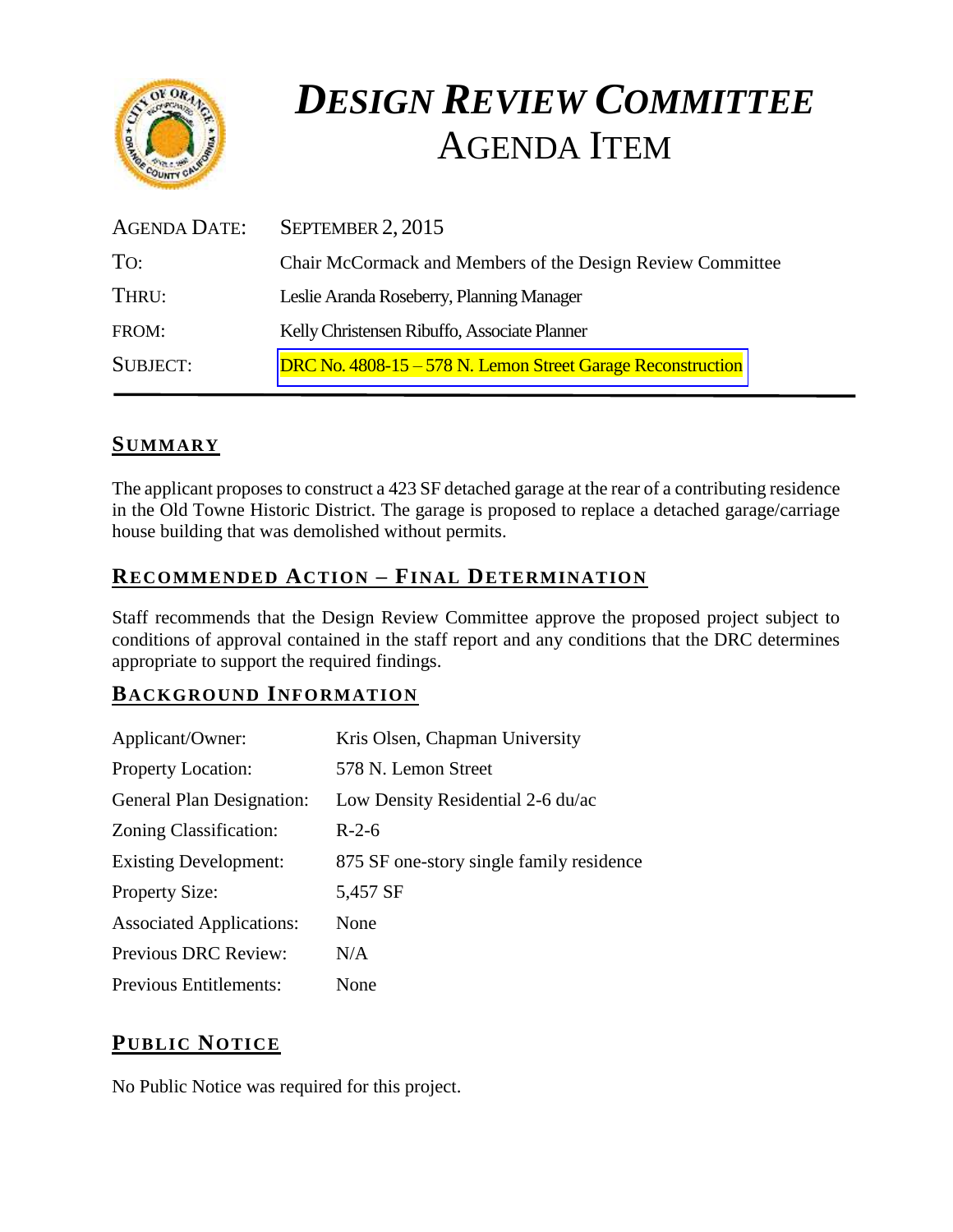# **ENVIRONMENTAL REVIEW**

**Categorical Exemption:** The proposed project will be categorically exempt from the provisions of the California Environmental Quality Act (CEQA) per State CEQA Section 15303 (New Construction or Conversion of Small Structures.) The project is limited to the addition of a detached accessory structure to an existing developed single family residential property, with no impact to any significant environmental resources.

## **PROJECT DESCRIP TION**

The applicant proposes to construct a 423 SF detached garage on the south side of the property, behind the residence. The garage is proposed to replace a detached garage/carriage house building that demolished without permits.

The building is to be reconstructed on the original site of the demolished building, with approximately the same footprint. The design and materials of the building draw influence from the design of the original garage, and are meant to replicate the original building as closely as possible, with alterations made to make the building more functional for storage. The building will still be too small to accommodate a modern automobile.

The proposed work meets the development standards for the R-2-6 zoning district, and no accommodations or variances are being requested as part of this project.

#### **BACKGROUND**

Chapman University purchased the property in December 2014 and began to renovate the property for continued residential use. However, in February 2015 during the renovation process the University's contractor demolished the detached building without permits. All of the original materials were cleared from the site, with no materials salvaged.

Orange Municipal Code (OMC) Section 17.10.090 states that demolition of any structure within an established historic district that is over one hundred twenty (120) square feet in area is subject to the review and approval of the Design Review Committee. Failure to comply with this section may result in penalties, either civil or related to building permit issuance.

On July 23, 2015 the Community Development Director sent a memorandum to Chapman University in regards to the demolition of the garage/carriage shed without permits. As a result of these actions, all building permit applications related to this project will be subject to double  $(2x)$ permitting fee penalty.

Because the demolition of the building has already taken place, and the Director has already acted to levy penalties for the action, no application for a demolition review is being sought retroactively by the applicant.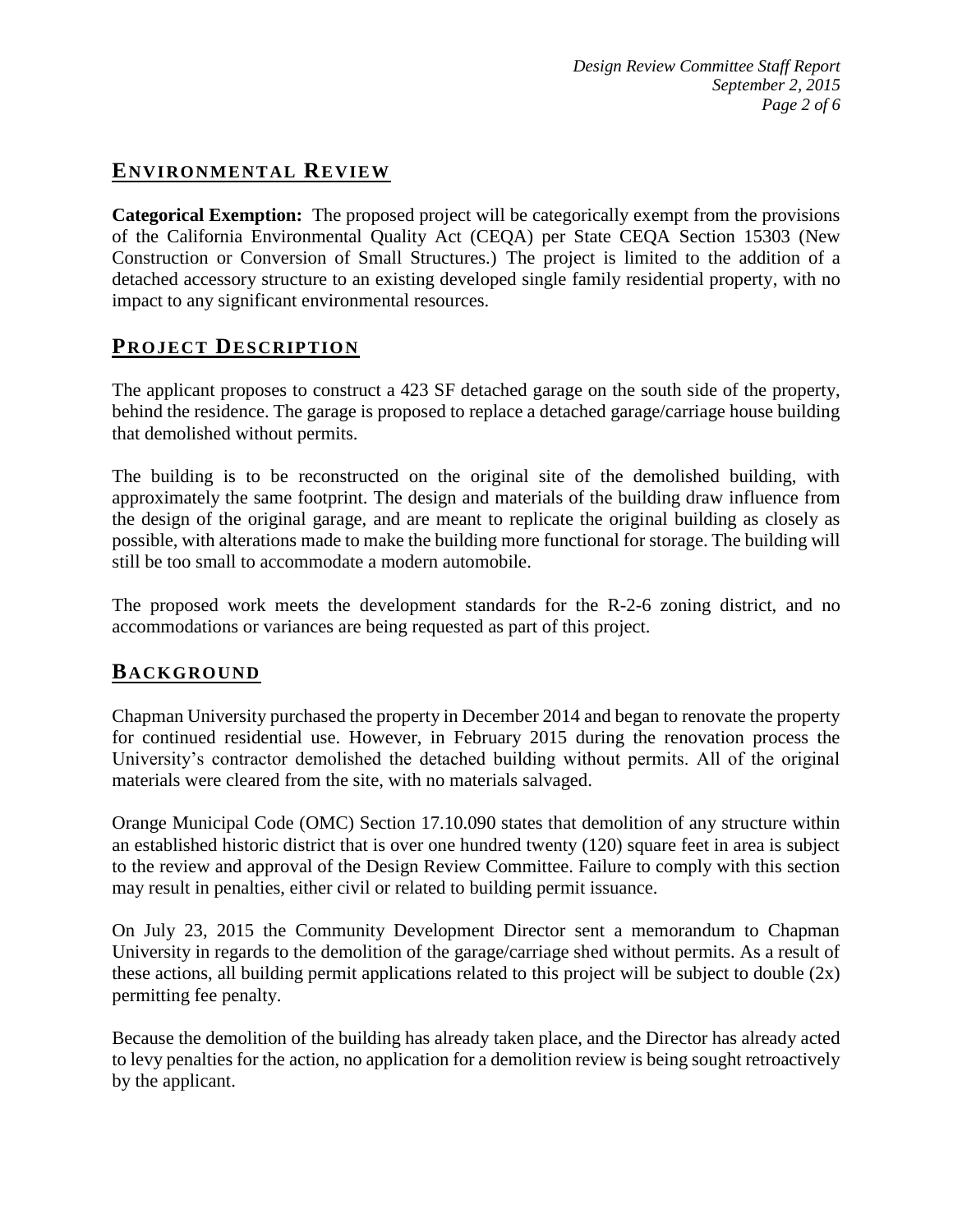# **EXISTING SITE**

The property is a contributor to the National Register-listed Old Towne Historic District. The site is developed with an 875 SF single family residence. The residence was constructed in 1923 and has a simple Vernacular style.

It is unclear whether the demolished garage/carriage shed was built at the same time as the house. The property was too far north to be covered by any of the Sanborn Fire Insurance Maps of Orange. However the 1947 aerial of Orange shows the garage in its existing location before it was demolished. Given the information available concerning the original building, Staff would have treated the building as a contributing historic resource for the purposes of permitting and design review.

# **EXISTING AREA CONTEXT**

The subject property is surrounded to the north, south and west by other residences in the R-2-6 zoning district. Rancho Santiago Community College Adult Learning Center is across the street to the east. The property is directly adjacent to other contributing historic resources facing N. Lemon Street as shown in Attachment 1, Vicinity Map.

# **EVALUATION CRITERIA**

Orange Municipal Code (OMC) Section 17.10.070 establishes the general criteria the DRC should use when reviewing the project. This section states the following:

The project shall have an internally consistent, integrated design theme, which is reflected in the following elements:

#### 1. **Architectural Features**.

- a. The architectural features shall reflect a similar design style or period.
- b. Creative building elements and identifying features should be used to create a high quality project with visual interest and an architectural style.

#### 2. **Landscape**.

- a. The type, size and location of landscape materials shall support the project's overall design concept.
- b. Landscaping shall not obstruct visibility of required addressing, nor shall it obstruct the vision of motorists or pedestrians in proximity to the site.
- c. Landscape areas shall be provided in and around parking lots to break up the appearance of large expanses of hardscape.
- 3. **Signage**. All signage shall be compatible with the building(s) design, scale, colors, materials and lighting.
- 4. **Secondary Functional and Accessory Features**. Trash receptacles, storage and loading areas, transformers and mechanical equipment shall be screened in a manner, which is architecturally compatible with the principal building(s).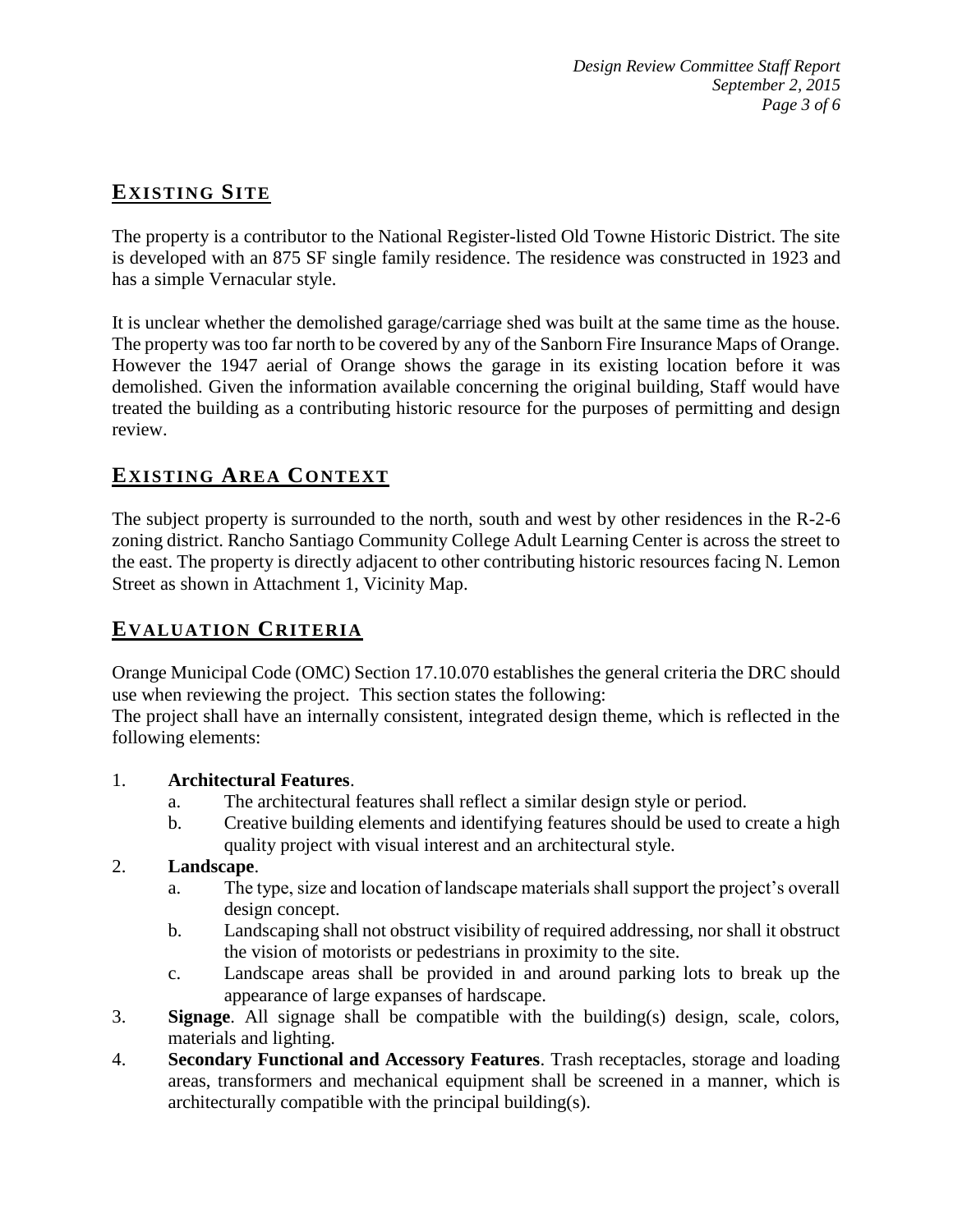# **ANALY SIS/STATEMENT OF THE ISSUES**

Staff has not identified any issue items related to the proposed project. The project as proposed in compatible with the design and development of the site, and complies with the Old Town Design Standards and the *Secretary of the Interior' Standards for Rehabilitation* for infill development on the site and reconstruction of a demolished feature.

The demolition of the original detached building is addressed in the Background section of this report.

# **ADVISORY BOARD RECOMMENDATION**

This project was not reviewed by any advisory boards.

## **STAFF RECOMMENDATION AND REQUIRED FINDINGS**

The courts define a "Finding" as a conclusion which describes the method of analysis decision makers utilize to make the final decision. A decision making body "makes a Finding," or draws a conclusion, through identifying evidence in the record (i.e., testimony, reports, environmental documents, etc.) and should not contain unsupported statements. The statements which support the Findings bridge the gap between the raw data and the ultimate decision, thereby showing the rational decision making process that took place. The "Findings" are, in essence, the ultimate conclusions which must be reached in order to approve (or recommend approval of) a project. The same holds true if denying a project; the decision making body must detail why it cannot make the Findings.

The Findings are applied as appropriate to each project.Below are the four findings that, as applicable, are used to determine whether a project meets the intent of the code related to design review and historic preservation guidelines:

*1. In the Old Towne Historic District, the proposed work conforms to the prescriptive standards and design criteria referenced and/or recommended by the DRC or other reviewing body for the project (OMC 17.10.070.G.1).*

The proposed project is in conformance with the Old Towne Design Standards for the Residential Quadrants. The mass, scale, and orientation of the detached garage are appropriate for the size of the residence. Design cues for materials and features have been taken from the original garage in the design of the reconstruction. The Community Development Director has addressed the demolition without permits of the original garage through building permit fee penalties as describe in this report.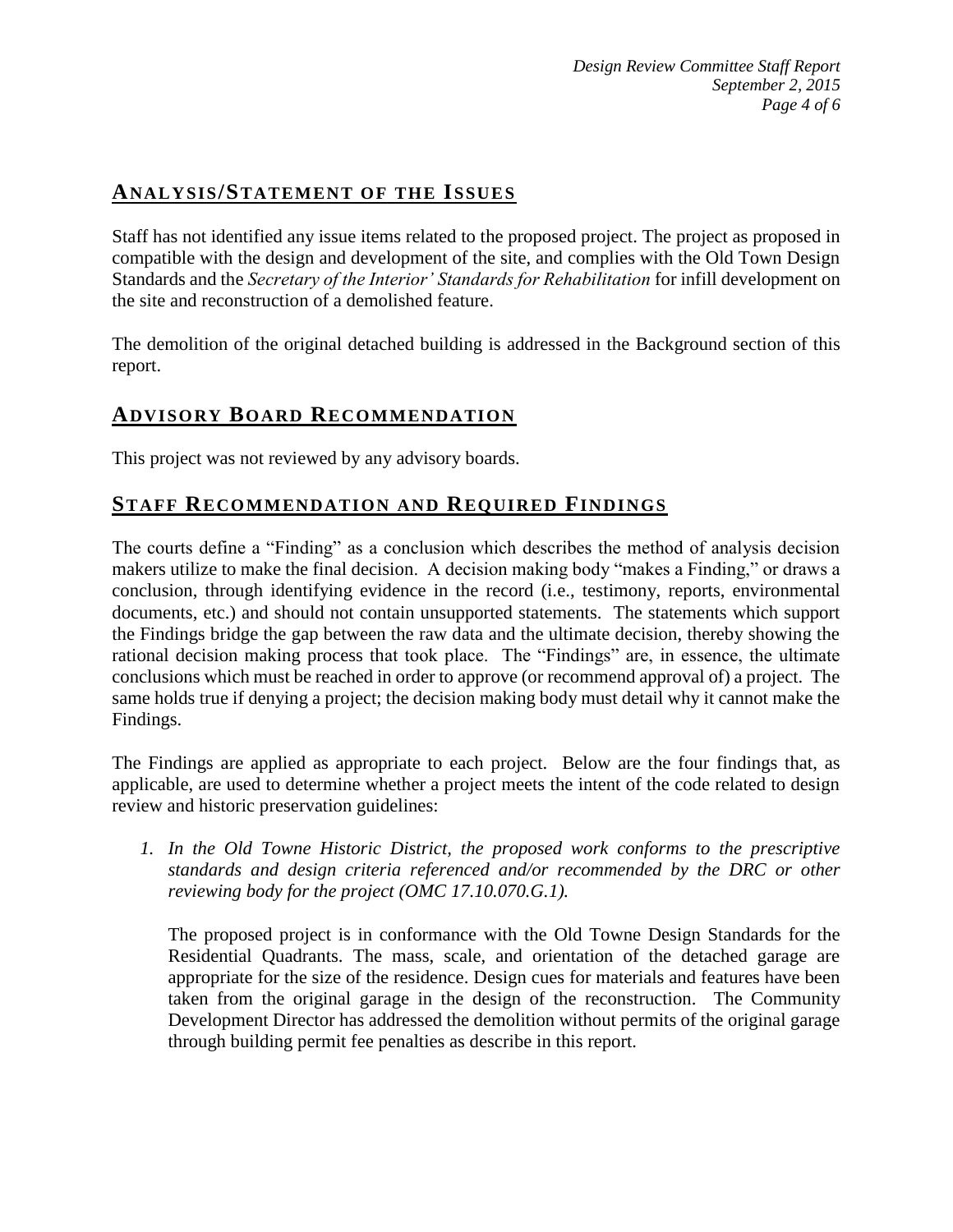*2. In any National Register Historic District, the proposed work complies with the Secretary of the Interior's standards and guidelines (OMC 17.10.070.G.2).*

The proposed project is consistent with the Secretary of the Interior's Standards, specifically Standard #9 related to the compatibility of new construction to historic properties. The new detached garage is of an appropriate scale and size compared to a historic detached garage of the period, and the materials and design chosen for the building are compatible with the Vernacular style of the residence. The applicant has also included design features to match as closely as possible the design of the garage that was demolished, so as to mitigate the loss of the demolished structure as much as possible given that no original materials could be salvaged.

*3. The project design upholds community aesthetics through the use of an internally consistent, integrated design theme and is consistent with all adopted specific plans, applicable design standards, and their required findings (OMC 17.10.070.G.3).*

The proposed work conforms to the prescriptive standards and design criteria set forth in the Old Towne Design Standards and Orange Municipal Code. The design of the detached garage is compatible in design, scale and location with the historic residence.

*4. For infill residential development, as specified in the City of Orange Infill Residential Design Guidelines, the new structure(s) or addition are compatible with the scale, massing, orientation, and articulation of the surrounding development and will preserve or enhance existing neighborhood character (OMC 17.10.070.G.4).*

The Infill Design Guidelines are not applicable to this project, as the size of the addition is less than 50% of the existing square footage of the house.

#### **RECOMMENDED CONDITIONS**

The approval of this project is subject to the following conditions:

- 1. This project is approved as a precise plan. All work shall conform in substance and be maintained in general conformance with plans and exhibits labeled as Attachment 2 (date stamped 8/6/2015), including modifications required by the conditions of approval, and as recommended for approval by the Design Review Committee. Any changes from the approved plans shall be subject to subsequent review and approval by the Design Review Committee.
- 2. The applicant agrees to indemnify, hold harmless, and defend the City, its officers, agents and employees from any and all liability or claims that may be brought against the City arising out of its approval of this permit, save and except that caused by the City's active negligence.